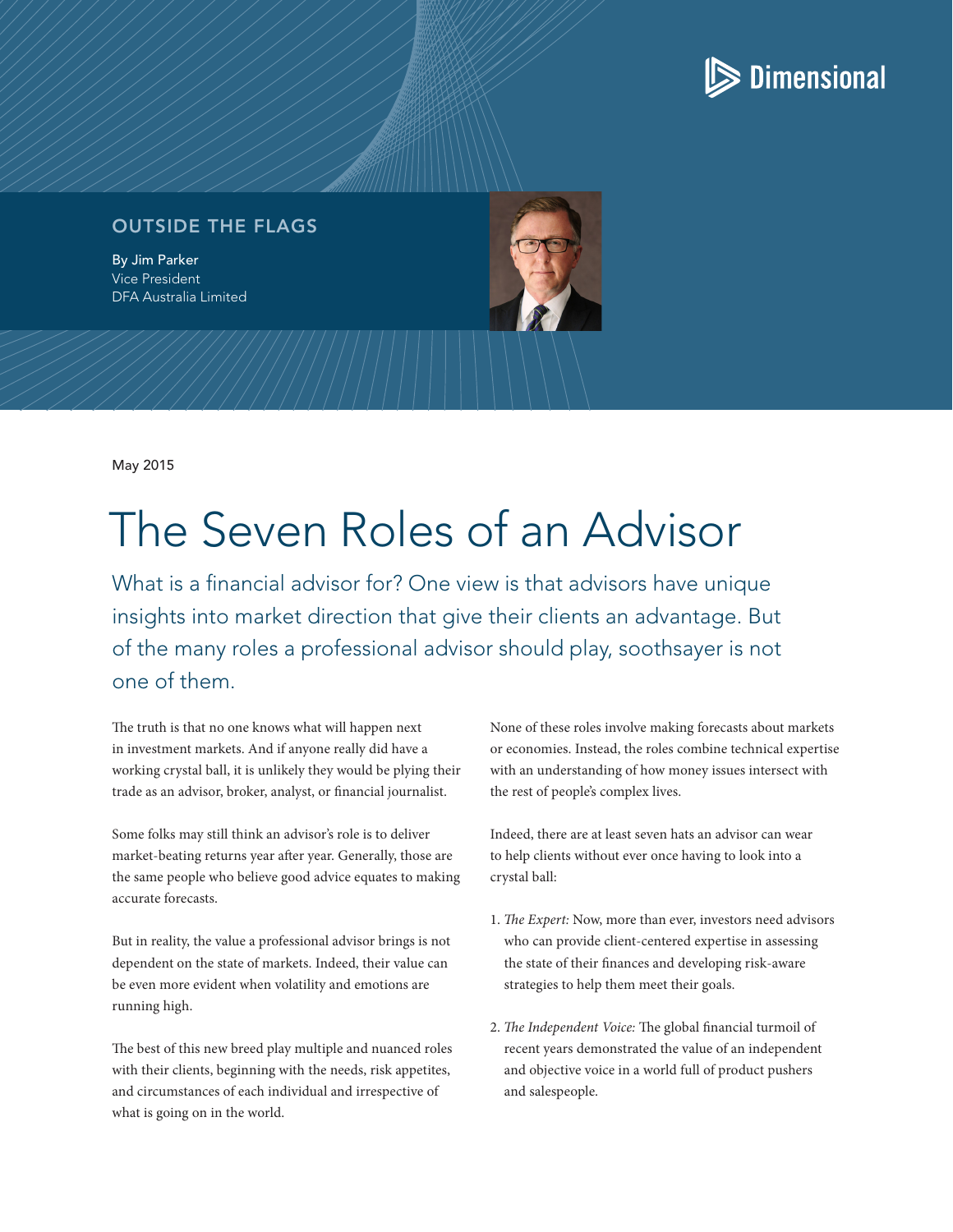- 3. *The Listener:* The emotions triggered by financial uncertainty are real. A good advisor will listen to clients' fears, tease out the issues driving those feelings, and provide practical, long-term answers.
- 4. *The Teacher:* Getting beyond the fear-and-flight phase often is just a matter of teaching investors about risk and return, diversification, the role of asset allocation, and the virtue of discipline.
- 5. *The Architect:* Once these lessons are understood, the advisor becomes an architect, building a long-term wealth management strategy that matches each person's risk appetites and lifetime goals.
- 6. *The Coach:* Even when the strategy is in place, doubts and fears inevitably arise. At this point, the advisor becomes a coach, reinforcing first principles and keeping the client on track.
- 7. *The Guardian:* Beyond these experiences is a longterm role for the advisor as a kind of lighthouse keeper, scanning the horizon for issues that may affect the client and keeping them informed.

These are just seven valuable roles an advisor can play in understanding and responding to clients' whole-of-life

needs, which are a world away from the old notions of selling product off the shelf or making forecasts.

For instance, a person may first seek out an advisor purely because of their role as an expert. But once those credentials are established, the main value of the advisor, in the client's eyes, may be as an independent voice.

Knowing the advisor is independent—and not plugging product—can lead the client to trust the advisor as a listener or sounding board, someone to whom they can share their greatest hopes and fears.

From this point, the listener can become the teacher, architect, coach, and, ultimately, the guardian. Just as people's needs and circumstances change over time, the nature of the advice service evolves.

These are all valuable roles in their own right and are not dependent on outside forces such as the state of the investment markets or the point of the economic cycle.

However you characterize these various roles, good financial advice ultimately is defined by the patient building of a long-term relationship founded on the values of trust and independence and knowledge of each individual.

Now, how can you put a price on that?